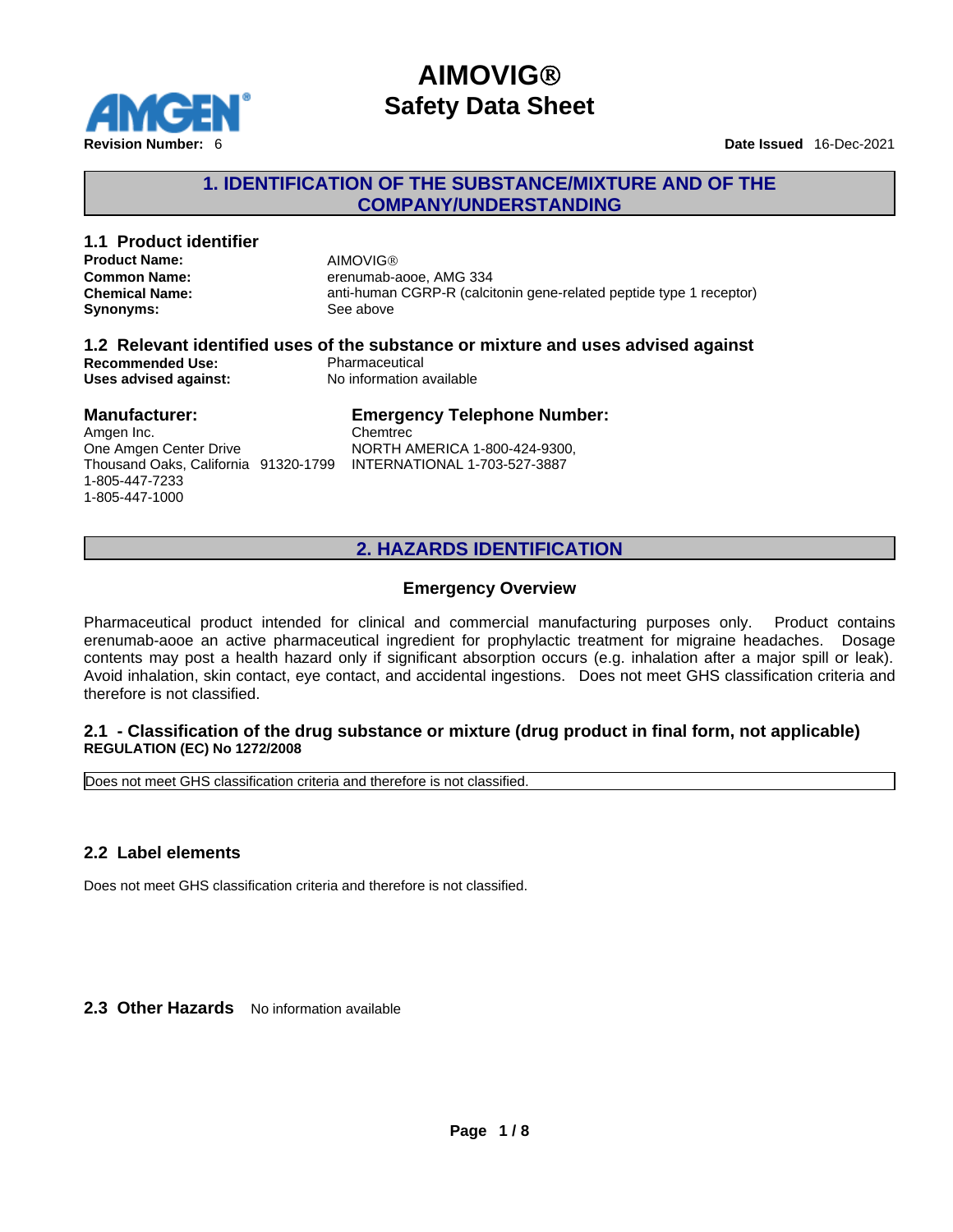

### **3. COMPOSITION/INFORMATION ON INGREDIENTS**

### **3.1 Substances**

| Ingredients: | See below |  |
|--------------|-----------|--|
|              |           |  |

**CAS-No:** 1582205-90-0

**Chemical Name:** anti-human CGRP-R (calcitonin gene-related peptide type 1 receptor)

Single-use prefilled syringes and single-use prefilled Sureclick® autoinjectors containing 70 mg/mL of erenumab-aooe in a formulation containing:

|                | <b>CAS Number:</b>  | Amount        |  |
|----------------|---------------------|---------------|--|
| Acetate        | $7 - 09 - 3$<br>107 | つに<br>25 mM   |  |
| Sucrose        | $57 - 50 - 4$       | 7.3%<br>(w/v  |  |
| Polysorbate 80 | 9005-64-6           | $0.010$ (w/v) |  |

Single-use prefilled syringes and single-use prefilled Sureclick® autoinjectors containing 140 mg/mL of erenumab-aooe in a formulation containing:

|                | <b>CAS Number:</b> | Amount         |
|----------------|--------------------|----------------|
| Acetate        | 27-09-3<br>107     | 34 mM          |
| Sucrose        | $57 - 50 - 1$      | 6.5%<br>, (w/v |
| Polysorbate 80 | 9005-64-6          | $0.010$ (w/v)  |

# **4. FIRST AID MEASURES**

### **4.1 Description of first-aid measures**

| <b>Eye Contact:</b>        | In the case of contact with eyes, rinse immediately with plenty of water and seek medical<br>advice.                                            |
|----------------------------|-------------------------------------------------------------------------------------------------------------------------------------------------|
| <b>Skin Contact:</b>       | Wash off immediately with soap and plenty of water removing all contaminated clothes and<br>shoes. Consult a physician if necessary.            |
| Inhalation:                | Move to fresh air. If symptoms persist, call a physician.                                                                                       |
| Ingestion:                 | If symptoms persist, call a physician. Do not induce vomiting without medical advice. Never<br>give anything by mouth to an unconscious person. |
| <b>Notes to Physician:</b> | Treat symptomatically.                                                                                                                          |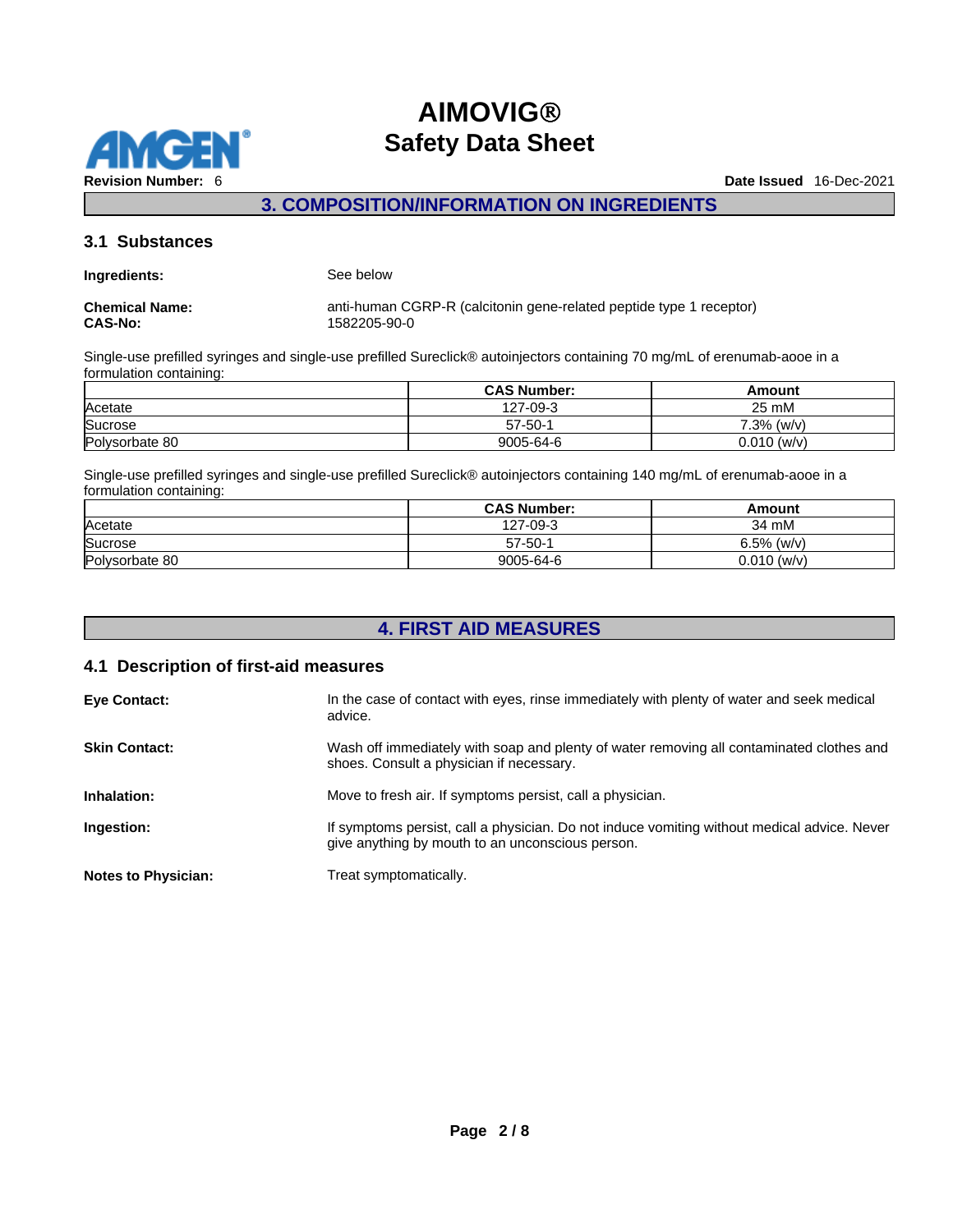

## **5. FIRE-FIGHTING MEASURES**

### **5.1 Extinguishing media**

| <b>Flammable Properties:</b> | No information available.                                                                                  |
|------------------------------|------------------------------------------------------------------------------------------------------------|
| <b>Extinguishing Media:</b>  | Use extinguishing measures that are appropriate to local circumstances and the<br>surrounding environment. |

### **5.2 Special hazards arising from the substance or mixture**

**Hazardous Combustion Products:** No information available.

### **5.3 Advice for firefighters**

| <b>Protective Equipment and</b>      | As in any fire, wear self-contained breathing apparatus pressure-demand, NIOSH |
|--------------------------------------|--------------------------------------------------------------------------------|
| <b>Precautions for Firefighters:</b> | (approved) and full protective gear.                                           |

### **6. ACCIDENTAL RELEASE MEASURES**

### **6.1 Personal precautions, protective equipment and emergency procedures**

**Spill Procedures:** If material is released or spilled, cordon off spill area. Take proper precautions to minimize exposure by using appropriate personal protective equipment in cleaning up a spill. If in powder form, wet down spilled material to minimize airborne dispersion. Soak up material with absorbent e.g., paper towels, and wash spill area thoroughly with appropriate cleaning materials. Dispose of collected material in accordance with applicable waste disposal regulations. Avoid release to the environment.

### **7. HANDLING AND STORAGE**

### **7.1 Precautions for Safe Handling**

**Handling and Storage:** Avoid contact with skin, eyes or clothing. Do not eat, drink or smoke in work areas. Use adequate ventilation to minimize exposure. Wash hands, face and other potentially exposed areas immediately after handling this material. Remove contaminated clothing prior to entering eating areas. Clean protective equipment thoroughly after each use. Store in a well ventilated area.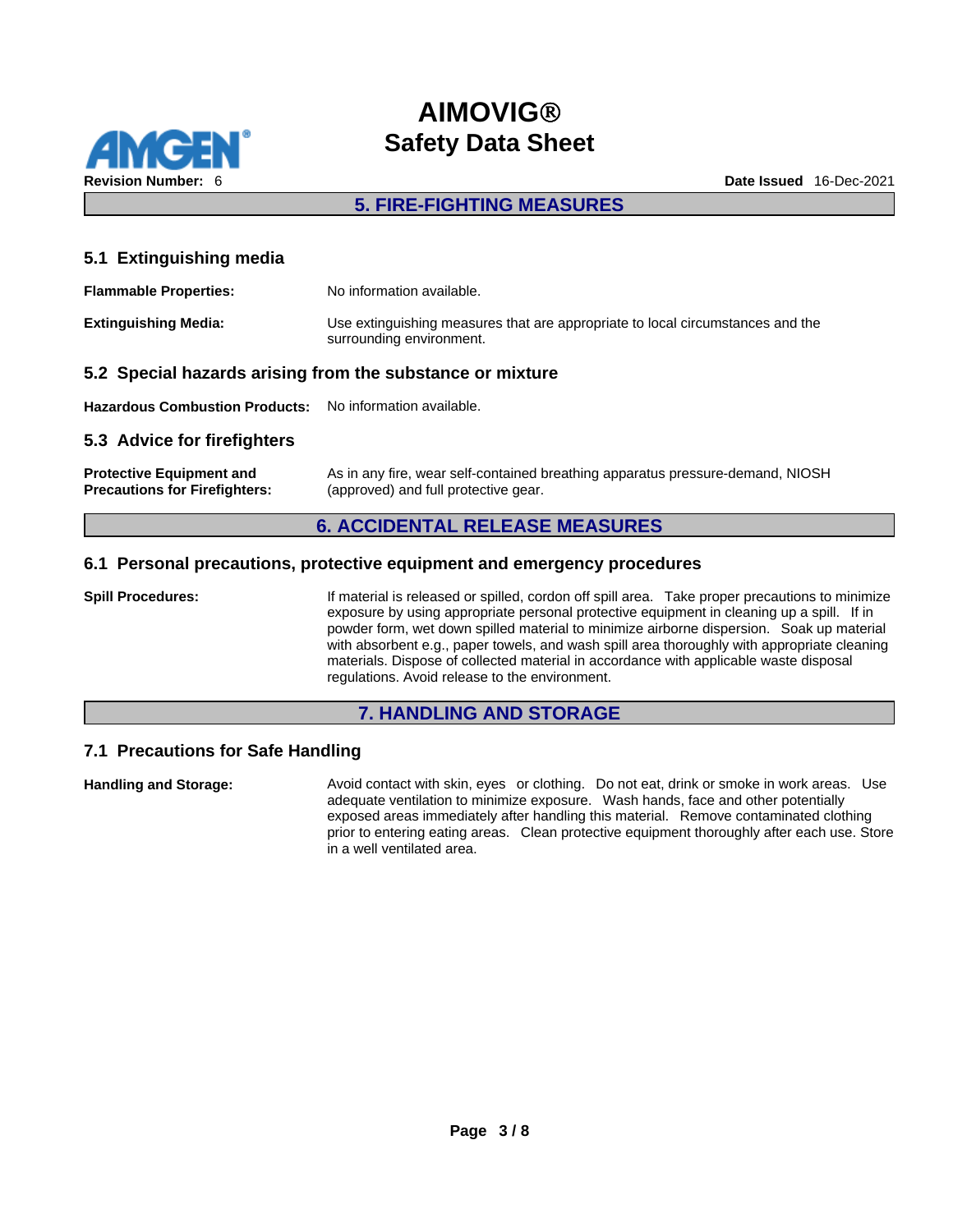

# **8. EXPOSURE CONTROLS/PERSONAL PROTECTION**

## **8.1 Control parameters**

| <b>Occupational Exposure Limit:</b>  | No exposure guidelines established by ACGIH, NIOSH or OSHA. Amgen recommends an<br>occupational exposure limit (OEL) of 2,000 $\mu$ g/m <sup>3</sup> as an 8-hour time weighted average<br>over a 40-hour work week. The OEL is designed as an acceptable airborne concentration<br>of a substance for which it is believed that workers may be repeatedly exposed day after<br>day without adverse health effects. Erenumab-aooe has been classified per Amgen's<br>Hazard Classification System as an Occupational Exposure Band 1 compound (1,000<br>$\mu$ g/m <sup>3</sup> - 5,000 $\mu$ g/m <sup>3</sup> ). |
|--------------------------------------|------------------------------------------------------------------------------------------------------------------------------------------------------------------------------------------------------------------------------------------------------------------------------------------------------------------------------------------------------------------------------------------------------------------------------------------------------------------------------------------------------------------------------------------------------------------------------------------------------------------|
| <b>Engineering Controls:</b>         | When practicable, handle material in enclosed processes or in processes with effective<br>local exhaust ventilation or within a chemical hood.                                                                                                                                                                                                                                                                                                                                                                                                                                                                   |
| 8.2 Exposure controls                |                                                                                                                                                                                                                                                                                                                                                                                                                                                                                                                                                                                                                  |
| <b>Personal Protective Equipment</b> |                                                                                                                                                                                                                                                                                                                                                                                                                                                                                                                                                                                                                  |
| <b>Eye/face Protection:</b>          | Wear safety glasses with side shields, chemical splash goggles, or safety glasses with side<br>shields and a full-face shield to prevent contact with eyes. The choice of protection should<br>be based on the job activity and potential for exposure to the eyes and face.                                                                                                                                                                                                                                                                                                                                     |
| <b>Skin Protection:</b>              | Use gloves or other appropriate personal protective equipment if skin contact with<br>formulation is possible. Wear lab coat or other protective over garment if splashing is<br>possible. The choice of protection should be based on the job activity and potential for skin<br>contact.                                                                                                                                                                                                                                                                                                                       |
| <b>Respiratory Protection:</b>       | When possible, handle material in enclosed processes or containers. If it is properly<br>handled with effective local exhaust ventilation or containment, respiratory protection may<br>not be needed. For procedures involving larger quantities or dust/aerosol generating<br>procedures such as weighing or a large transfer of liquids, an air-purifying respirator with<br>NIOSH approval for dusts and mists may be needed. The choice of protection should be<br>based on the job activity and the potential for exposure.                                                                                |
| Other:                               | Wash hands, face and other potentially exposed areas after handling material (especially<br>before eating, drinking or smoking). Clean protective equipment thoroughly after each use.                                                                                                                                                                                                                                                                                                                                                                                                                           |

# **8.3 Environmental exposure controls**

**Environmental Exposure Controls** Avoid release to the environment.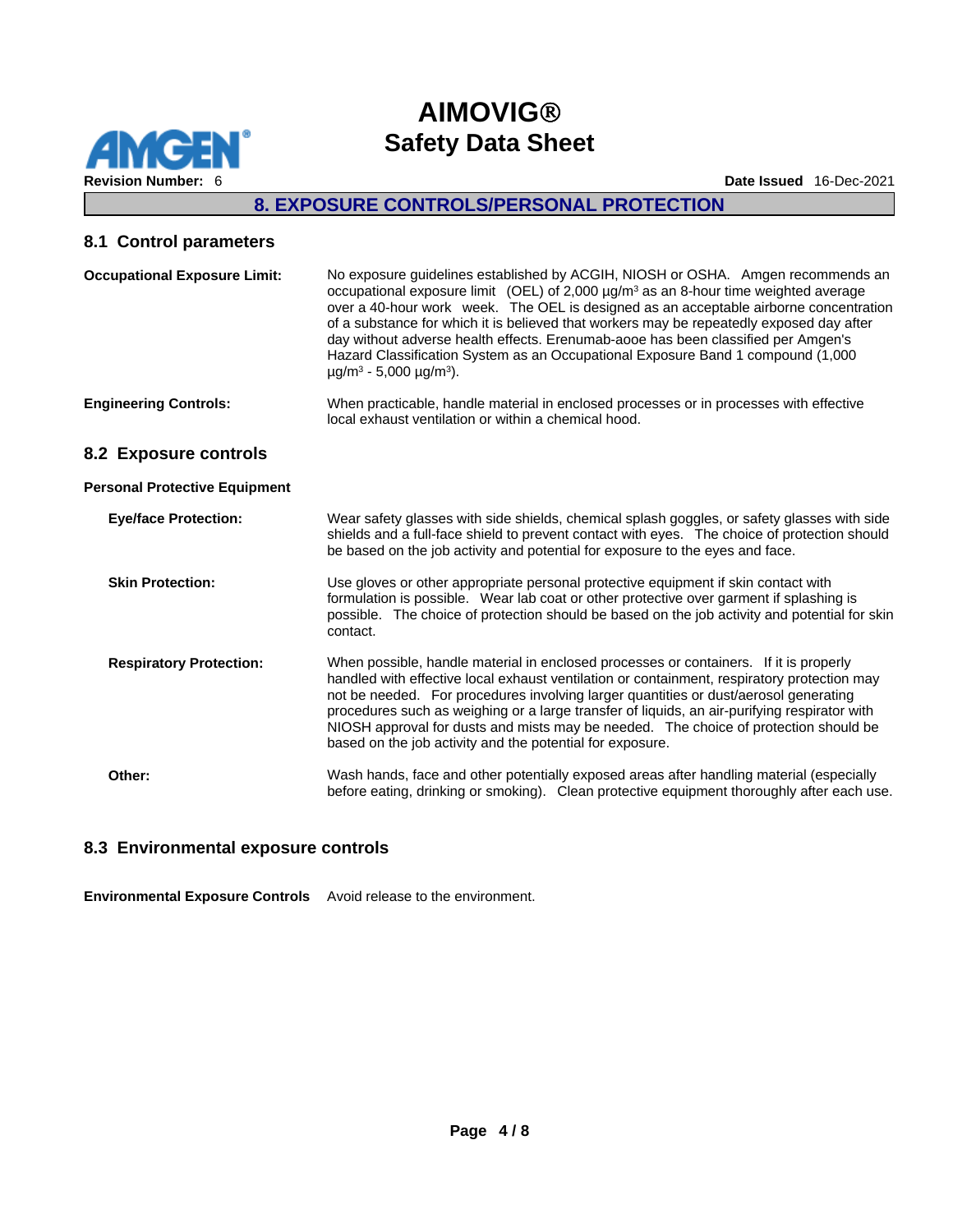

# **9. PHYSICAL AND CHEMICAL PROPERTIES**

| Appearance:<br><b>Physical State:</b>   | Colorless to slightly yellow<br>Liquid |  |
|-----------------------------------------|----------------------------------------|--|
| <b>Molecular Weight:</b>                | 150 kD                                 |  |
| Odor:                                   | No information available               |  |
| <b>Odor Threshold:</b>                  | No information available               |  |
| pH:                                     | 5.2                                    |  |
| Melting point (°C) VALUE                | No information available N             |  |
| <b>Flash Point:</b>                     | Not applicable                         |  |
| <b>Evaporation Rate:</b>                | No information available               |  |
| Lower explosive limit:                  | Not applicable                         |  |
| <b>Upper explosive limit:</b>           | Not applicable                         |  |
| <b>Vapor Pressure:</b>                  | No information available               |  |
| Vapor Density (air $= 1$ ):             | No information available               |  |
| <b>Relative density:</b>                | No information available               |  |
| <b>Water Solubility:</b>                | No information available               |  |
| <b>Partition Coefficient (log Kow):</b> | Not applicable                         |  |
| <b>Viscosity:</b>                       | No information available               |  |

**Appearance:** Colorless to slightly yellow **Odor:** No information available **Odor Threshold:** No information available **Meditionally Point Alter** Not applicable **Flash Point:** Not applicable **Evaporation Rate:** No information available **Lower explosive limit:** Not applicable  $applied be$ **Vapor Pressure:** No information available **nformation available** *<u>A</u> Relation available* **nformation available Partition Coefficient (log Kow):** Not applicable **Viscosity:** No information available

# **10. STABILITY AND REACTIVITY**

|                                                           | <b>11. TOXICOLOGICAL INFORMATION</b> |
|-----------------------------------------------------------|--------------------------------------|
| 10.7 Other information                                    | None                                 |
| <b>10.6 Hazardous</b><br>decomposition products           | No information available             |
| 10.5 Incompatible materials                               | None                                 |
| 10.4 Conditions to avoid                                  | <b>None</b>                          |
| 10.3 Possibility of hazardous Not applicable<br>reactions |                                      |
| <b>10.2 Chemical stability</b>                            | Not applicable                       |
| <b>10.1 Reactivity</b>                                    | No information available             |

# **11.1 Information on toxicological effects**

| <b>Acute Toxicity:</b>             | No information available                                                   |
|------------------------------------|----------------------------------------------------------------------------|
| <b>Skin corrosion/irritation:</b>  | Does not meet GHS Classification Criteria and therefore is not classified. |
| Serious eye damage/eye irritation: | Does not meet GHS Classification Criteria and therefore is not classified. |
| Respiratory or skin sensitization: | Does not meet GHS Classification Criteria and therefore is not classified. |
| Germ cell mutagenicity:            | Does not meet GHS Classification Criteria and therefore is not classified. |
| Carcinogenicity:                   | Per ICH S6, no carcinogenicity tests were performed.                       |
| <b>Reproductive toxicity:</b>      | Does not meet GHS Classification Criteria and therefore is not classified. |
| STOT - single exposure:            | Does not meet GHS Classification Criteria and therefore is not classified. |
| STOT - repeated exposure:          | Does not meet GHS Classification Criteria and therefore is not classified. |
| <b>Aspiration Hazard:</b>          | No information available                                                   |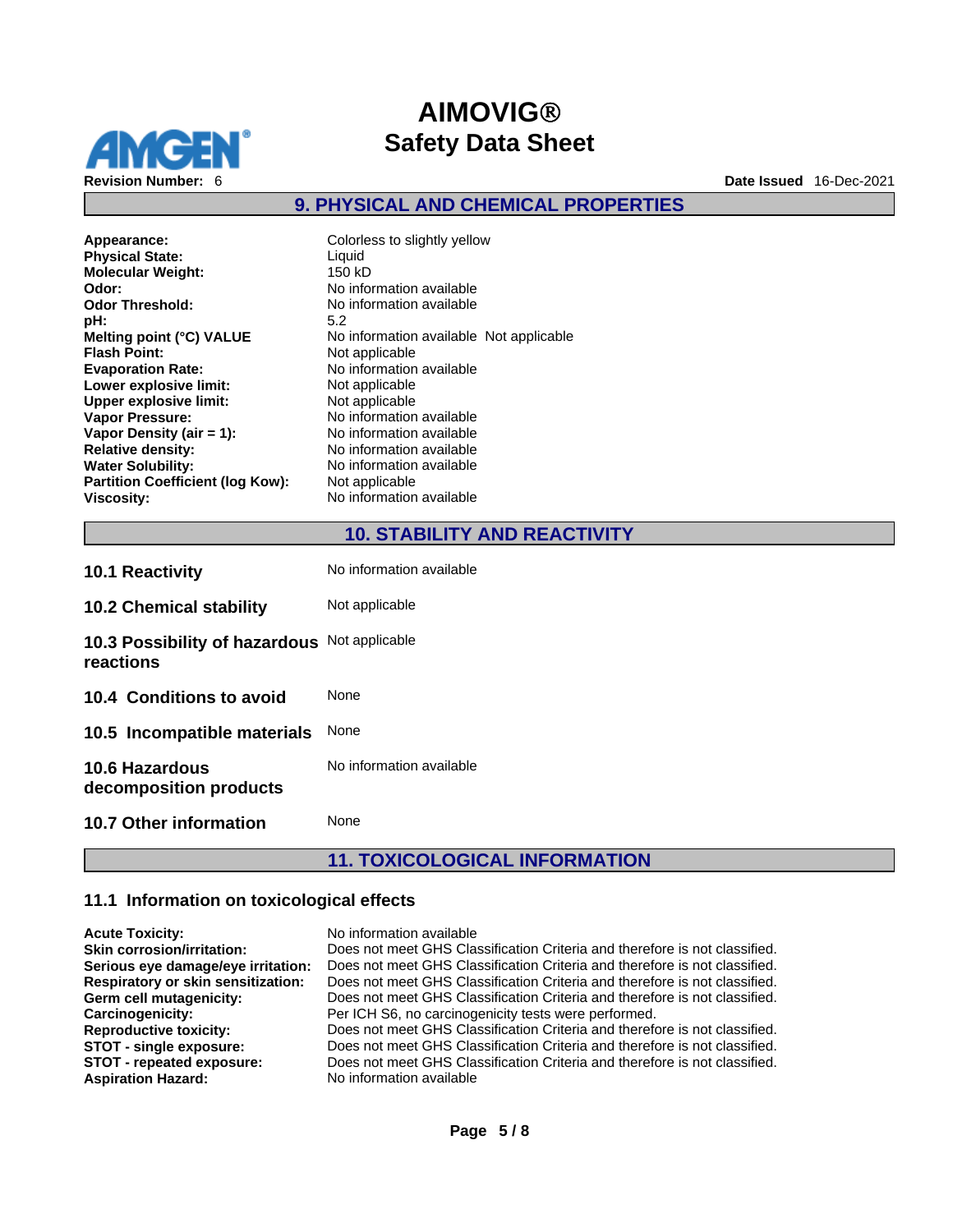

## **12. ECOLOGICAL INFORMATION**

| 12.1 Toxicity                                                       |                          |  |
|---------------------------------------------------------------------|--------------------------|--|
| <b>Ecotoxicity effects:</b>                                         | No information available |  |
| 12.2 Persistence and degradability                                  |                          |  |
| Persistence/Degradability:                                          | No information available |  |
| 12.3 Bioaccumulative potential                                      |                          |  |
| <b>Bioaccumulation/Accumulation:</b> No information available       |                          |  |
| 12.4 Mobility in soil                                               |                          |  |
| Mobility in Environmental Media: No information available           |                          |  |
| 12.5 Results of PBT and vPvB assessment                             |                          |  |
| <b>Results of PBT and vPvB assessment:</b> No information available |                          |  |
| 12.6 Other adverse effects                                          |                          |  |
| <b>Other Adverse Effects:</b>                                       | No information available |  |

# **13. DISPOSAL CONSIDERATIONS**

#### **13.1 Waste treatment methods**

**Waste Disposal Method:** Dispose of waste according to prescribed federal, state, local and competent authority guidelines.

### **14. TRANSPORT INFORMATION**

**DOT:** Not regulated by U.S. DOT, IATA, or IMDG.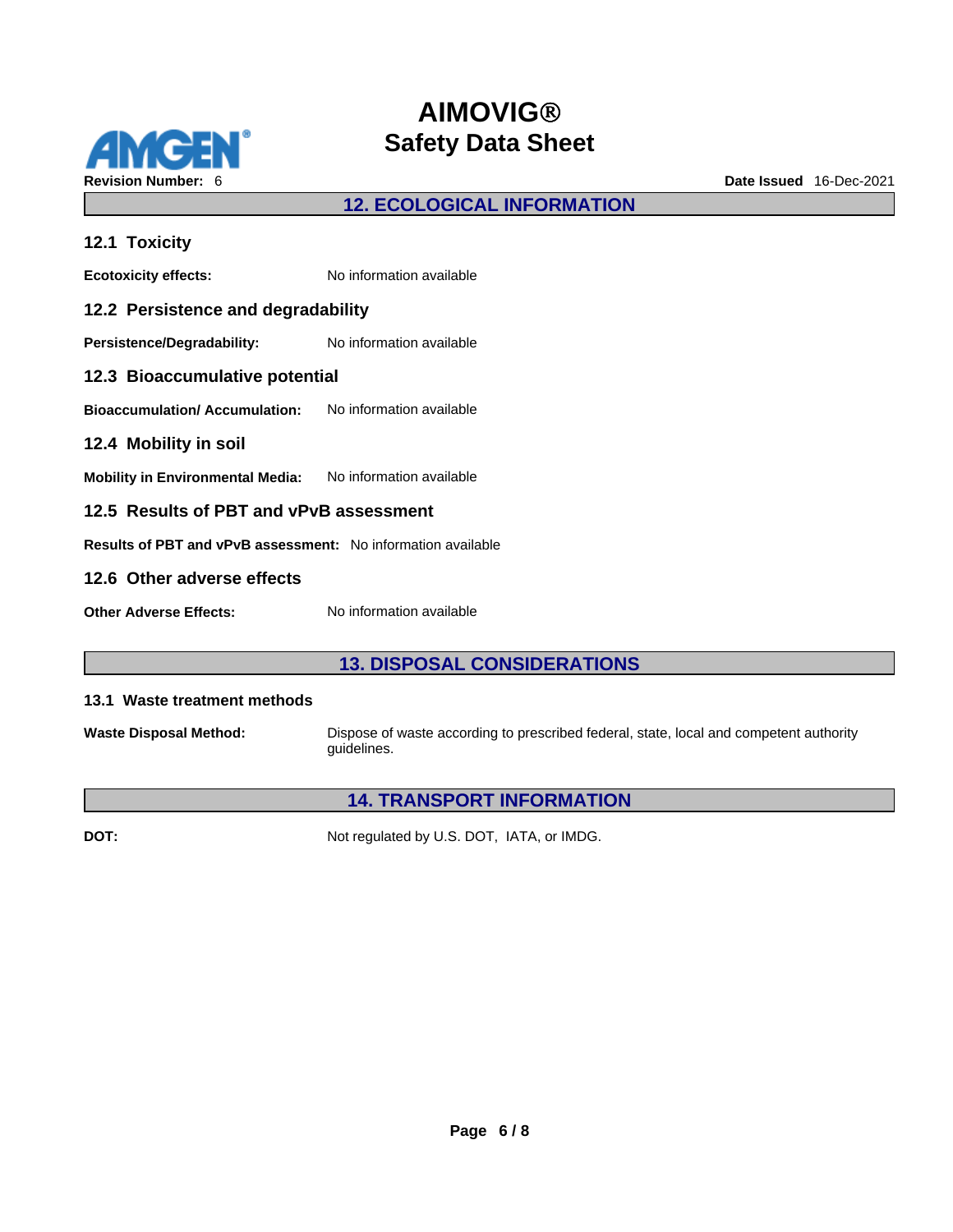

**15. REGULATORY INFORMATION** 

### **15.1 Safety, health and environmental regulations/legislation specific for the substance or mixture**

**International Inventories**

| TSCA:                |  |
|----------------------|--|
| <b>EINECS/ELINCS</b> |  |
| <b>DSL/NDSL</b>      |  |
| PICCS:               |  |
| <b>ENCS:</b>         |  |
| <b>CHINA:</b>        |  |
| AICS:                |  |
| <b>KECL:</b>         |  |
|                      |  |

**Legend** 

**TSCA** - United States Toxic Substances Control Act Section 8(b) Inventory  **EINECS/ELINCS** - European Inventory of Existing Commercial Chemical Substances/EU List of Notified Chemical Substances **DSL/NDSL** - Canadian Domestic Substances List/Non-Domestic Substances List **PICCS** - Philippines Inventory of Chemicals and Chemical Substances **ENCS** - Japan Existing and New Chemical Substances **IECSC** - China Inventory of Existing Chemical Substances **AICS** - Australian Inventory of Chemical Substances **KECL** - Korean Existing and Evaluated Chemical Substances

### **State Regulations**

**California Proposition 65:** This product does not contain any Proposition 65 chemicals.

### **15.2 Chemical safety assessment**

No CSA has been conducted.